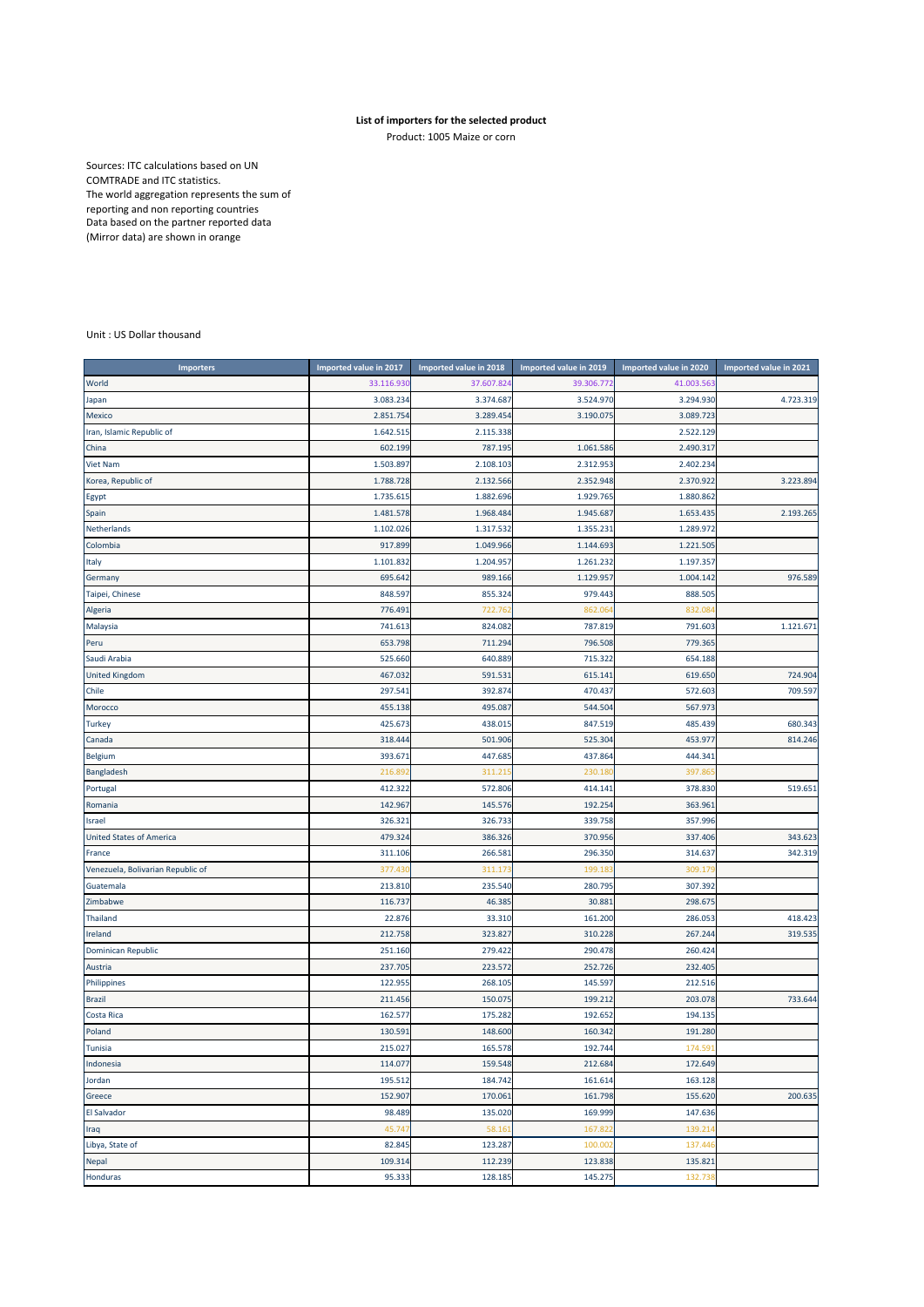| <b>Russian Federation</b>         | 182.271 | 156.413          | 108.203 | 132.704 | 110.914 |
|-----------------------------------|---------|------------------|---------|---------|---------|
| Hungary                           | 115.018 | 110.767          | 146.138 | 131.168 |         |
| <b>United Arab Emirates</b>       | 143.113 | 110.592          | 110.78  | 126.935 |         |
| Lebanon                           | 108.704 | 117.150          | 108.359 | 117.833 |         |
| Yemen                             | 98.09   | 113.24           | 109.36  | 114.92  |         |
| Panama                            | 86.545  | 100.612          | 104.477 | 106.567 |         |
| Ukraine                           | 132.015 | 142.703          | 133.042 | 105.443 |         |
| Nigeria                           | 154.243 | 25.053           | 14.472  | 87.080  |         |
| Nicaragua                         | 44.305  | 45.554           | 58.608  | 84.418  |         |
| Denmark                           | 68.127  | 135.031          | 126.230 | 73.832  |         |
| Senegal                           | 58.912  | 82.847           | 72.472  | 73.039  |         |
| Kenya                             | 389.467 | 118.525          | 60.693  | 68.855  |         |
| <b>Czech Republic</b>             | 58.643  | 64.693           | 75.56   | 66.143  | 81.813  |
| Cambodia                          | 5.473   | 23.502           | 40.962  | 65.397  |         |
|                                   | 26.422  | 15.559           | 76.454  | 64.701  |         |
| India                             | 18.015  |                  | 68.270  | 60.946  | 39.059  |
| Lithuania                         |         | 38.888<br>49.829 | 59.998  | 60.840  |         |
| Cyprus                            | 46.579  |                  |         |         |         |
| Botswana                          | 37.767  | 33.165           | 49.431  | 59.537  |         |
| Mozambique                        | 44.727  | 41.530           | 47.856  | 57.025  | 46.534  |
| Pakistan                          | 55.388  | 81.441           | 52.056  | 56.662  |         |
| Bulgaria                          | 101.372 | 42.670           | 50.091  | 56.503  |         |
| Jamaica                           | 53.893  | 51.192           | 62.112  | 56.491  |         |
| <b>Belarus</b>                    | 50.267  | 58.153           | 88.000  | 55.778  |         |
| Oman                              | 38.976  | 45.498           | 54.47   | 55.36   |         |
| Kuwait                            | 68.708  | 45.175           | 45.340  | 54.392  |         |
| Paraguay                          | 45.542  | 45.072           | 44.941  | 51.214  | 79.386  |
| Uruguay                           | 52.966  | 121.633          | 61.236  | 51.21   |         |
| Slovakia                          | 47.474  | 57.387           | 51.873  | 50.676  |         |
| Syrian Arab Republic              | 23.47   | 30.28            | 61.96   | 48.07   |         |
| Slovenia                          | 42.636  | 46.958           | 38.099  | 46.064  |         |
| Ecuador                           | 47.302  | 56.031           | 47.016  | 44.459  |         |
| Cuba                              | 204.632 | 193.843          | 145.72  | 44.06   |         |
| Switzerland                       | 46.320  | 44.142           | 43.069  | 42.754  | 64.402  |
| Namibia                           | 25.444  | 26.578           | 51.41   | 41.178  |         |
| Eswatini                          | 24.844  | 22.985           | 29.744  | 37.644  |         |
| Bosnia and Herzegovina            | 48.708  | 49.213           | 36.33   | 37.249  |         |
| South Africa                      | 134.652 | 44.127           | 132.067 | 35.982  | 31.687  |
| Croatia                           | 27.666  | 31.051           | 42.275  | 35.617  |         |
| Myanmar                           | 18.737  | 39.067           | 35.000  | 32.478  |         |
| Ethiopia                          | 21.879  | 14.155           | 47.901  | 31.075  |         |
| <b>New Zealand</b>                | 11.712  | 30.787           | 63.96   | 27.883  | 28.247  |
| <b>Mauritius</b>                  | 17.527  | 24.265           | 24.907  | 26.632  |         |
| Moldova, Republic of              | 10.119  | 14.618           | 15.866  | 25.023  |         |
| Georgia                           | 15.998  | 21.466           | 18.391  | 24.079  | 21.397  |
| Qatar                             | 7.441   | 11.212           | 16.356  | 22.186  |         |
| Albania                           | 14.418  | 19.042           | 20.204  | 20.674  |         |
| <b>Trinidad and Tobago</b>        | 16.083  | 18.32            | 15.56   | 19.397  |         |
| Latvia                            | 14.613  | 35.892           | 18.612  | 19.385  | 24.419  |
| Tanzania, United Republic of      | 43.322  | 20.644           | 26.318  | 19.358  |         |
| Uzbekistan                        | 6.991   | 9.825            | 19.853  | 17.614  |         |
|                                   |         |                  |         |         |         |
| Congo, Democratic Republic of the | 13.963  | 10.263           | 14.549  | 17.199  |         |
| Serbia                            | 11.517  | 15.190           | 15.731  | 16.866  | 20.472  |
| Norway                            | 11.210  | 23.056           | 14.883  | 16.721  | 26.421  |
| Sweden                            | 12.418  | 23.435           | 29.672  | 16.592  |         |
| Argentina                         | 29.400  | 29.827           | 19.505  | 16.373  | 25.252  |
| Sri Lanka                         | 49.475  |                  | 29.290  | 14.239  |         |
| Azerbaijan                        | 19.242  | 12.143           | 18.435  | 14.158  |         |
| Macedonia, North                  | 13.002  | 12.660           | 9.158   | 13.659  |         |
| Armenia                           | 7.877   | 11.745           | 12.103  | 13.241  |         |
| Bolivia, Plurinational State of   | 19.047  | 12.194           | 5.954   | 11.991  | 8.909   |
| Guyana                            | 9.863   | 13.261           | 10.933  | 11.452  | 22.192  |
| Sudan                             | 1.355   | 477              | 8.90    | 10.94   |         |
| Malta                             | 8.901   | 10.127           | 9.152   | 10.405  |         |
| Lesotho                           | 16.124  | 6.708            | 7.602   | 9.924   |         |
| Luxembourg                        | 5.152   | 7.883            | 8.665   | 9.303   |         |
| Rwanda                            | 32.293  | 33.610           | 23.110  | 9.086   |         |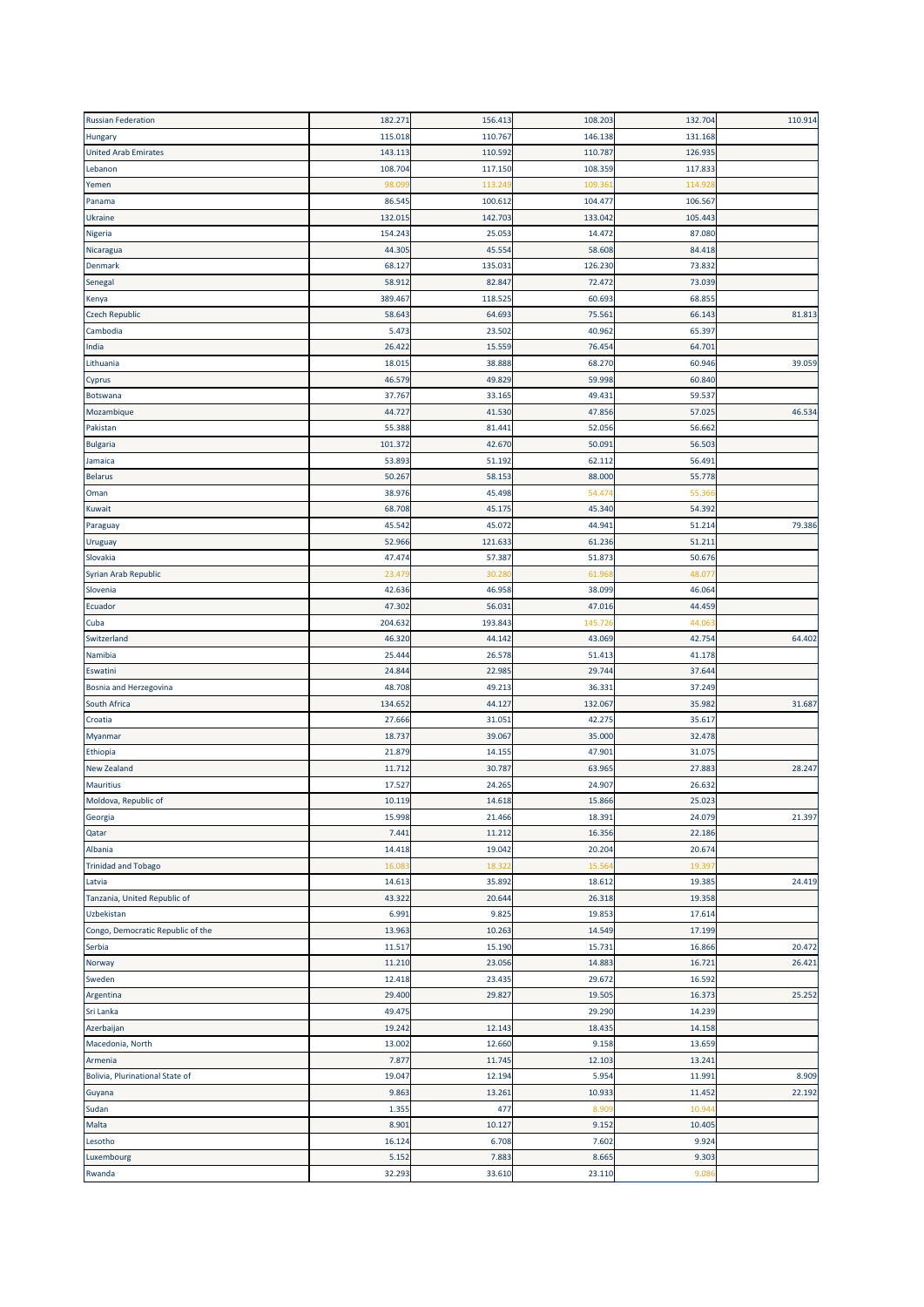| Cabo Verde                                     | 6.715          | 10.115            | 8.536       | 8.970           |       |
|------------------------------------------------|----------------|-------------------|-------------|-----------------|-------|
| Malawi                                         | 18.148         | 1.341             | 2.983       | 7.695           |       |
| <b>Barbados</b>                                | 5.867          | 6.448             | 7.701       | 7.221           |       |
| Estonia                                        | 4.992          | 6.474             | 6.086       | 6.751           | 7.825 |
| Angola                                         | 9.015          | 16.002            | 22.377      | 6.70            |       |
| Ghana                                          | 9.794          | 22.797            | 7.974       | 6.03            |       |
|                                                |                |                   |             |                 |       |
| Kazakhstan                                     | 3.018          | 4.963             | 5.942       | 5.779           |       |
| Palestine, State of                            | 14.535         | 6.597             | 17.036      | 5.694           |       |
| Montenegro                                     | 3.837          | 4.589             | 4.829       | 5.622           |       |
| Iceland                                        | 5.309          | 5.866             | 5.364       | 5.496           |       |
| Congo                                          | 389            | 189               | 840         | 5.48            | 2.609 |
| Finland                                        | 1.662          | 11.489            | 5.766       | 5.189           |       |
| <b>Burundi</b>                                 | 11.567         | 11.859            | 6.220       | 4.934           |       |
| Hong Kong, China                               | 5.401          | 5.50              | 5.309       | 4.904           | 6.050 |
| <b>Bahrain</b>                                 | 3.680          | 5.733             | 4.931       | 4.638           |       |
| South Sudan                                    | 79             | 18                | 27          | 4.59            |       |
| Côte d'Ivoire                                  | 3.805          | 9.158             | 4.668       | 3.859           |       |
| Cameroon                                       | 9.999          | 6.463             | 2.95        | 3.76            |       |
| Australia                                      | 1.594          | 3.385             | 6.543       | 3.684           | 4.503 |
| Uganda                                         | 2.001          | 765               | 1.391       | 3.491           |       |
| Djibouti                                       | 888            | 1.57              | 14.08       | 3.44            |       |
| Zambia                                         | 3.502          | 2.734             | 5.103       | 3.403           |       |
| Bhutan                                         | 130            | 719               | 3.102       | 3.29            |       |
|                                                | 5.38           | 616               | 2.89        | 3.28            |       |
| Free Zones<br>Lao People's Democratic Republic |                |                   |             |                 |       |
|                                                | 1.373          | 1.921             | 2.381       | 3.18            |       |
| <b>British Virgin Islands</b>                  | 537            |                   | 13          | 3.10            |       |
| Singapore                                      | 11.867         | 9.581             | 5.394       | 2.708           |       |
| Niger                                          | 906            | 4.749             | 3.141       | 2.482           |       |
| Haiti                                          | 3.781          | 3.81              | 9.431       | 2.43            |       |
| Tajikistan                                     | 326            | 398               | 399         | 2.377           | 8.240 |
| Saint Vincent and the Grenadines               | 1.736          | 1.326             | 2.706       | 2.22            |       |
| Turkmenistan                                   | 20             | 97                | 98          | 2.11            |       |
| Mongolia                                       | 916            | 2.190             | 1.368       | 2.076           |       |
| Suriname                                       | 0              | 3.149             | 2.252       | 2.038           |       |
| <b>Belize</b>                                  | 2.327          | 2.150             | 2.558       | 1.999           | 1.705 |
| Kyrgyzstan                                     | 1.224          | 1.273             | 2.695       | 1.792           |       |
| Mauritania                                     | 82             | 2.79 <sub>2</sub> | 2.484       | 1.479           | 5.509 |
| Seychelles                                     | 408            | 1.201             | 1.504       | 1.43            |       |
| <b>Brunei Darussalam</b>                       | 222            | 246               | 1.047       | 1.230           |       |
| Somalia                                        | 1.191          | 1.19              | 8.21        | 1.08            |       |
|                                                |                |                   |             |                 |       |
| French Polynesia                               | 946            | 1.09              | 1.292       | 1.07            |       |
| Benin                                          | 702            | 616               | 1.741       | 1.047           |       |
| Grenada                                        | 92             | 59                | 1.260       | 859             |       |
| Madagascar                                     | 3.565          | 1.999             | 785         | 815             | 961   |
| Papua New Guinea                               | 669            | 1.19              | 481         | 57              |       |
| New Caledonia                                  | 637            | 646               | 553         | 502             |       |
| Liberia                                        | 801            | 613               | 575         | 484             |       |
| Curaçao                                        | 352            | 431               | 460         | 472             |       |
| Togo                                           | 216            | 256               | 236         | 459             | 330   |
| <b>Bahamas</b>                                 | 292            | 468               | 454         | 430             |       |
| Aruba                                          | 414            | 410               | 343         | 370             |       |
| Korea, Democratic People's Republic of         | 11.372         | 2.179             | 11.212      | 36 <sub>2</sub> |       |
| Mali                                           | 210            | 355               | 371         | 32 <sub>2</sub> |       |
| Guinea                                         | 3.160          | 1.626             | 796         | 279             |       |
| Afghanistan                                    | 44.370         | $\pmb{0}$         | $\mathbf 0$ | 262             |       |
| <b>Burkina Faso</b>                            | 171            | 231               | 109         | 242             |       |
| Maldives                                       | 236            | 222               | 287         | 225             |       |
|                                                |                |                   |             |                 |       |
| Cayman Islands                                 | 847            | 858               | 172         | 171             |       |
| Gambia                                         | $\overline{2}$ | 34                | 180         | 119             |       |
| Antigua and Barbuda                            | 101            | 123               | 102         | 116             |       |
| Bermuda                                        | 74             | 90                | 100         | 113             |       |
| Saint Lucia                                    | 614            | 87                | 97          | 95              |       |
| Eritrea                                        |                | 63                |             | 92              |       |
| Vanuatu                                        | 15             | 42                | 28          | 53              |       |
| Gabon                                          | 233            | 332               | 194         | 49              |       |
| Sao Tome and Principe                          | 33             | 65                | 39          | 44              |       |